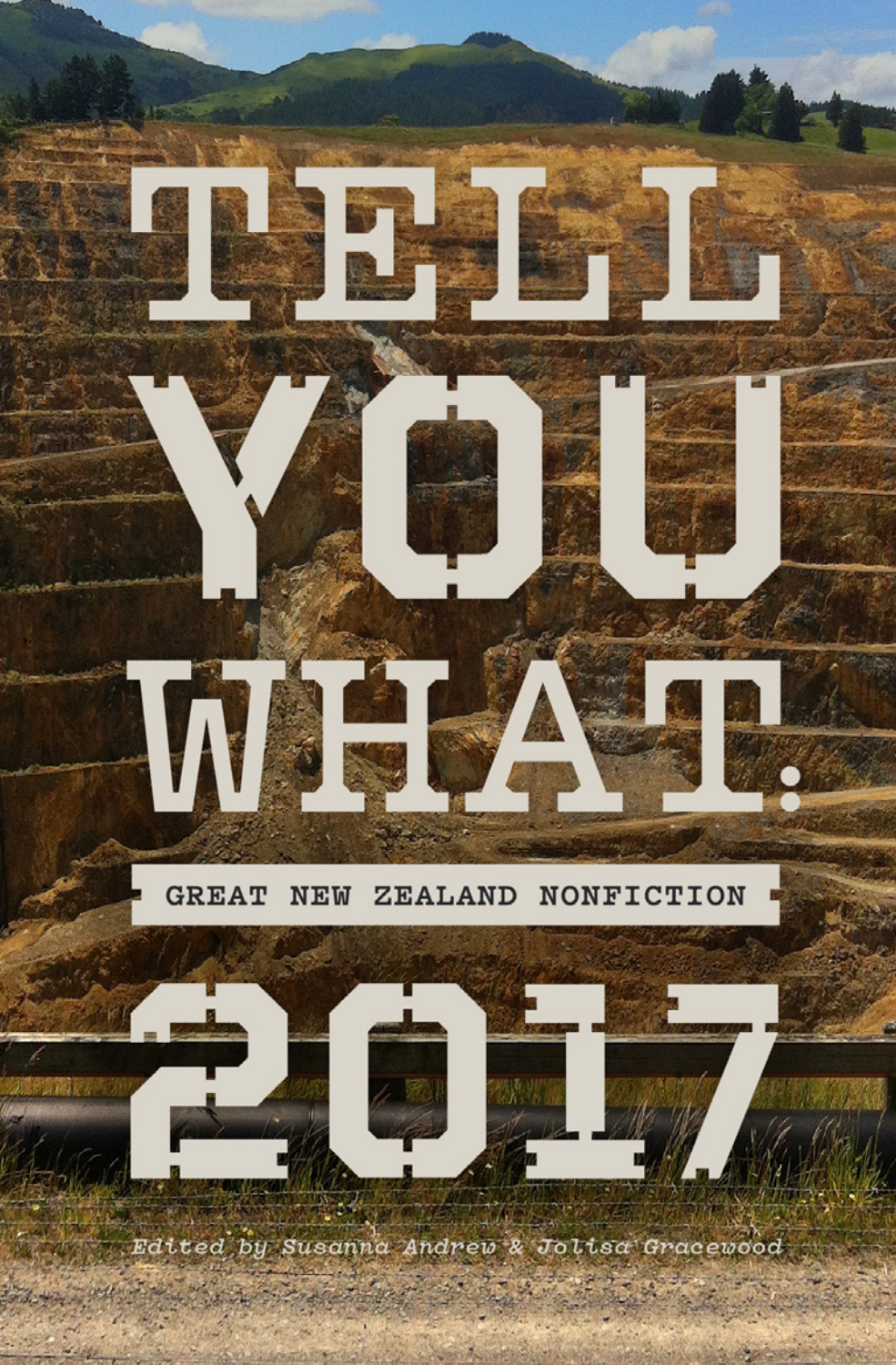**A third great instalment of New Zealand nonfiction curated by two of our sharpest readers.**

**Into the bush, out on the street and all the way to the bottom of the sea, from marae to motorway to mausoleum, this third collection of New Zealand's best new nonfiction writing heads off in pursuit of home, history and hard truths. Unfamiliar landscapes – Iceland, Middle Earth, Westminster Abbey – mingle with familiar sensations – an old song, the chlorine tang of a swimming pool, the taste of koko alaisa.** *Tell You What: 2017* **bears witness to the range and craft of our very best writers as they show us how we live, where, and why.**

**Featuring the prose stylings of Greg Bruce, Dylan Cleaver, Adam Dudding, Amber Esau, Sylvia Giles, Tom Goulter, Charlotte Grimshaw, David Haywood, Dylan Horrocks, Ali Ikram, Lynn Jenner, Nic Low, Maria McMillan, Moana Maniapoto, Selina Tusitala Marsh, Talia Marshall, Toni Nealie, Jane Phare, Jenni Quilter, Sistar Six, Tracey Slaughter, Rosabel Tan, Giovanni Tiso, Kennedy Warne, Rebekah White and Ashleigh Young.**

> **Writer, reviewer and literary editor Jolisa Gracewood likes bikes and is a benefactor of trees. Susanna Andrew thinks and writes about books for** *Metro*  **magazine, as well as working part time for Unity Books**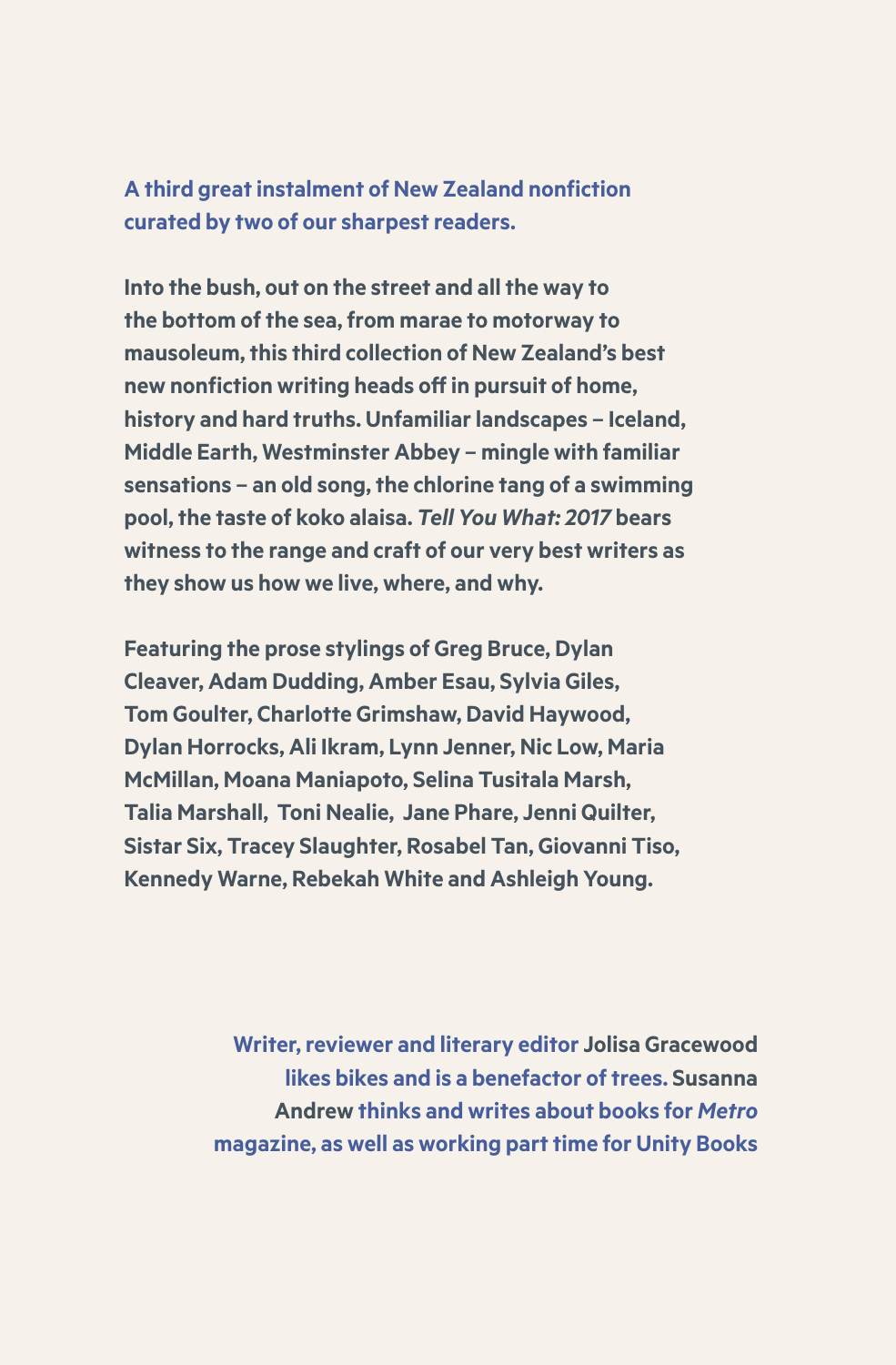## **CONTENTS**

| <b>David Haywood</b>      | <b>Hastens Vemod</b>                             |
|---------------------------|--------------------------------------------------|
| <b>Jane Phare</b>         | The Poisoning at the Lake: The Death             |
|                           | of Eleven-year-old David Davison                 |
| <b>Toni Nealie</b>        | <b>Bequeathed</b>                                |
| <b>Adam Dudding</b>       | <b>Learning to sing again</b>                    |
| <b>Nic Low</b>            | <b>Te Matatini 2015</b>                          |
| <b>Moana Maniapoto</b>    | Confused about tikanga? Join the club            |
| <b>Charlotte Grimshaw</b> | The Laureate Whānau Marae Trip                   |
| <b>Tom Goulter</b>        | <b>City of Shadows and Stories</b>               |
| <b>Sistar Six</b>         | <b>Her Outdoors</b>                              |
| <b>Maria McMillan</b>     | <b>It's Complicated</b>                          |
| Jenni Quilter             | <b>Baðstofa</b>                                  |
| <b>Kennedy Warne</b>      | All there is is belonging                        |
| <b>Rebekah White</b>      | <b>Disappearing Act</b>                          |
| <b>Talia Marshall</b>     | <b>Homes Fires</b>                               |
| Lynn Jenner               | <b>The [taniwha] of Poplar Avenue</b>            |
| <b>Dylan Horrocks</b>     | The Wood Between the Worlds                      |
| <b>Ashleigh Young</b>     | <b>Anemone</b>                                   |
| <b>Tracey Slaughter</b>   | <b>Ashdown Place</b>                             |
| <b>Rosabel Tan</b>        | <b>Hudson &amp; Halls, Histories Intertwined</b> |
| <b>Greg Bruce</b>         | <b>World Cups I have known</b>                   |
| Giovanni Tiso             | On the cost of living, sugar taxes and           |
|                           | the gospel of porridge                           |
| <b>Amber Esau</b>         | <b>On Having My Card Declined at</b>             |
|                           | Countdown                                        |
| <b>Dylan Cleaver</b>      | <b>Flights of fanciers</b>                       |
| <b>Sylvia Giles</b>       | Once I met a man who ate a kererū                |
| Selina Tusitala Marsh     | <b>Visiting the Queen</b>                        |
| Ali Ikram                 | On the Hoof: The Redundancy Diaries              |
|                           |                                                  |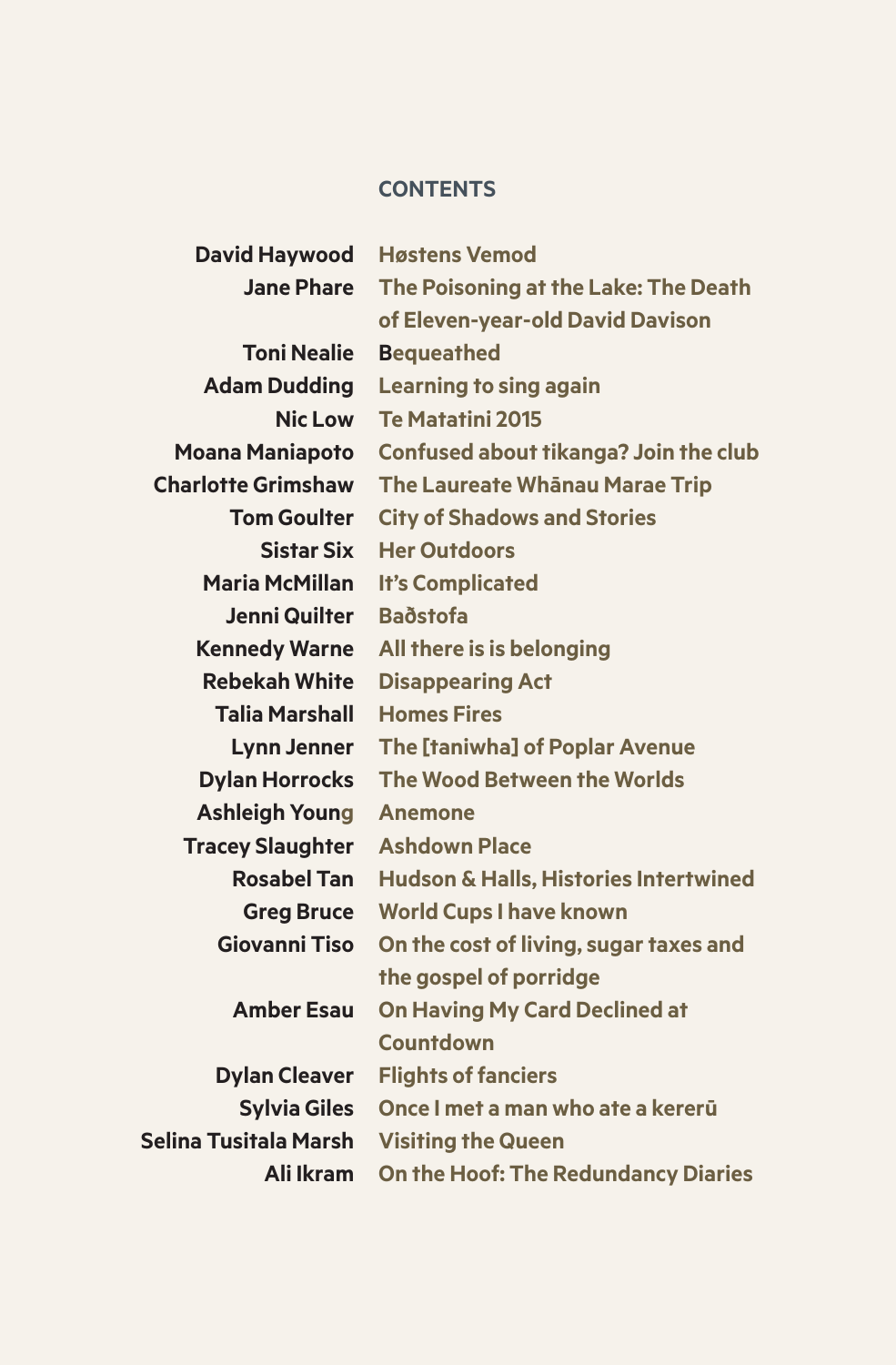# **Six Her Outdoors**

Other than it being night, I have no other reference to day, week or month. It is either mid-evening or mid-week, autumn or spring, judging by the light or lack thereof, the scant activity on the avenue and a balmy breeze from the west.

It could even be early dawn.

And by dawn I mean dusk.

Days melt into weeks, weeks to months, months to a lifetime. Day fades to night, night breaks into daylight and it all rolls over again and again. It is all the same, merely the players that change.

Base camp, outside Merge Cafe on Karangahape Road, had to be abandoned due to wet weather. It leaks like an old man under the awning outside said stoop. It is drier and better sheltered outside the dispensary further east. It is unfortunately a pedestrian highway which attracts anyone and everyone who wants to skulk, stagger or saunter.

Next door are two kebab stores, a bottle shop, a convenience store and twin nightclubs. The whole area has more cameras than the Playboy Mansion. It is a hotbed of hookers, drunks, deviants and the despicable. Police patrols and private security guards secure the streets and give me some degree of safety.

My only real problem is privacy. Because I'm sleeping in plain view, I can't discriminate. Anyone and everyone joins

First published on Public Address, 29 March 2016: publicaddress.net/speaker/heroutdoors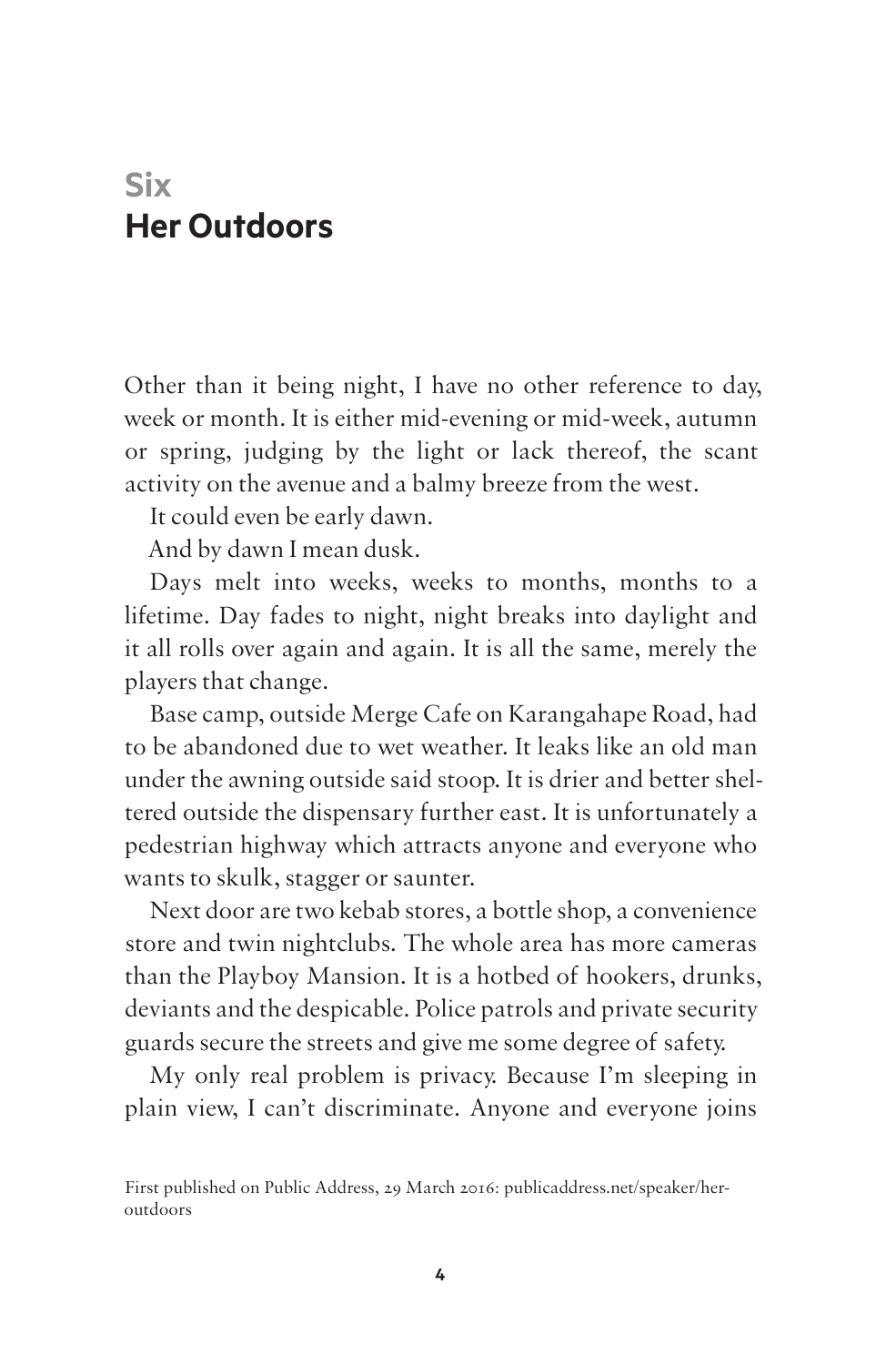#### **HER OUTDOORS 5**

me on the green nylon otherwise known as home. For better or worse, I buy most of my kit from the Army Surplus store. Ex-army gear is usually of a high quality, affordable and olive. I've had a New Zealand flag sewn on to my bivvy bag, an outer weather-resistant nylon skin. Hopefully this will stop drunks urinating on me.

Sometimes I think of myself as an urban commando.

I pack, repack, remove and refine.

All day, every day.

I'm wearing black Levi stovepipes, cherry-red 18-hole Doc Martens and a light singlet. It is a constant question: *Do I need this?* I weigh 80 kilograms and 5 kilos of that is hair, the pack weighs about 35 kilograms (give or take), and guitar and amp tip the scales at around 18 kilograms. Anything not used daily is discarded.

I am constantly arguing with myself about the guitar. But I figure it is only a matter of time before it is stolen so I might as well enjoy it. I'm a firm believer that music creates positive vibrations. Sometimes when you are homeless the hardest thing is to be positive. Music helps.

The only clothes I carry are the ones currently worn. Underwear is a luxury, and not part of the commando couture. It is a constant war against weight.

Being unable to secure personal belongings means you lose stuff. You have to either stash your belongings and risk their removal, or carry your load like a turtle or snail. The number of times I have seen grown men, and women in tears after losing their loot. Hard men and hardened wenches, men who've been working this rodeo some time, in complete despair. Women who wield weight in the underworld, stripped of whatever comforts can be carried. Sometimes it is other street people raiding another's plot, or council contractors clearing out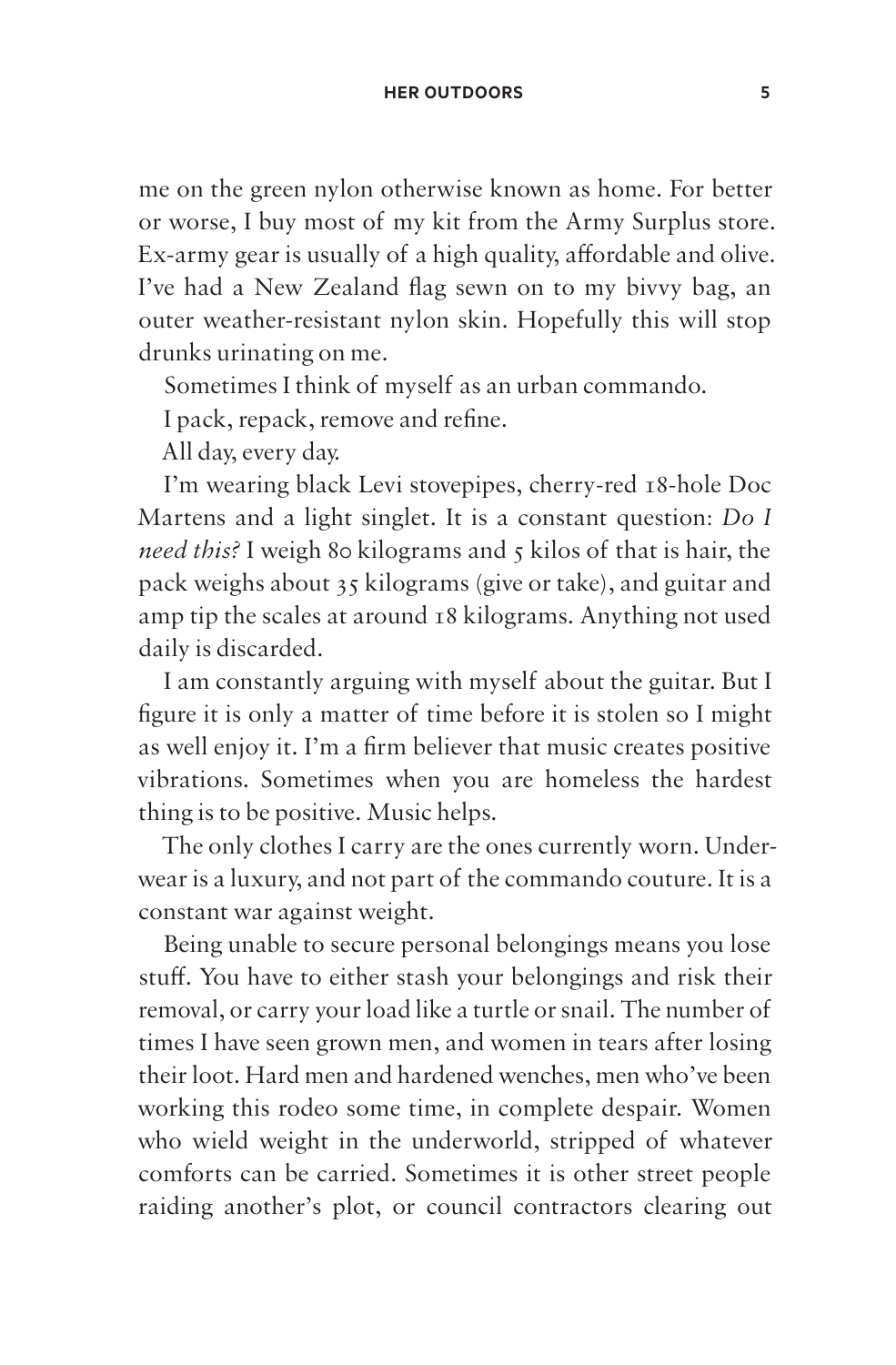anything deemed undesirable. Opportunist thieves, scumbags, scags and slags scalping the bald. When you don't have a lot, it is easy to lose the lot.

### Why be homeless?

Accommodation options for the Auckland discarded, disenfranchised and disheartened are limited and secure locker space prohibitively expensive, unavailable or untenable. Not many, if any, leaseholders want to take on an unemployed, dysfunctional or otherwise undesirable flatmate. Numerous street people have mental health issues, drug and alcohol addictions, poor literacy and a lack of basic social skills. Many others don't.

Some streeties are postgraduate students, former professionals, academics, artists and idealists. One K Road character has more than half a million dollars in the bank. Yet, living with terminal illness, he chooses to sleep rough so as not to waste money on rent and to experience as much as life has to offer, all day, every day.

If homelessness is a choice, it is a choice of few options.

According to the Lifewise and Auckland City Mission report on homelessness of 2015,\* almost 400 people are sleeping rough within a  $\frac{1}{5}$ -kilometre radius of SkyCity – a higher density of doorway dwellers than New York or London. The reality for many low and no income earners is a room the size of a hen house for up to 90 per cent of your benefit or daily hustle. An accomplished panhandler can hustle more than \$400 a day;

<sup>\*</sup> 'An Insight into the Experience of Rough Sleeping in Central Auckland', January 2015: aucklandcouncil.govt.nz/EN/newseventsculture/OurAuckland/ mediareleases/Documents/insightsleepingroughcentralakl.pdf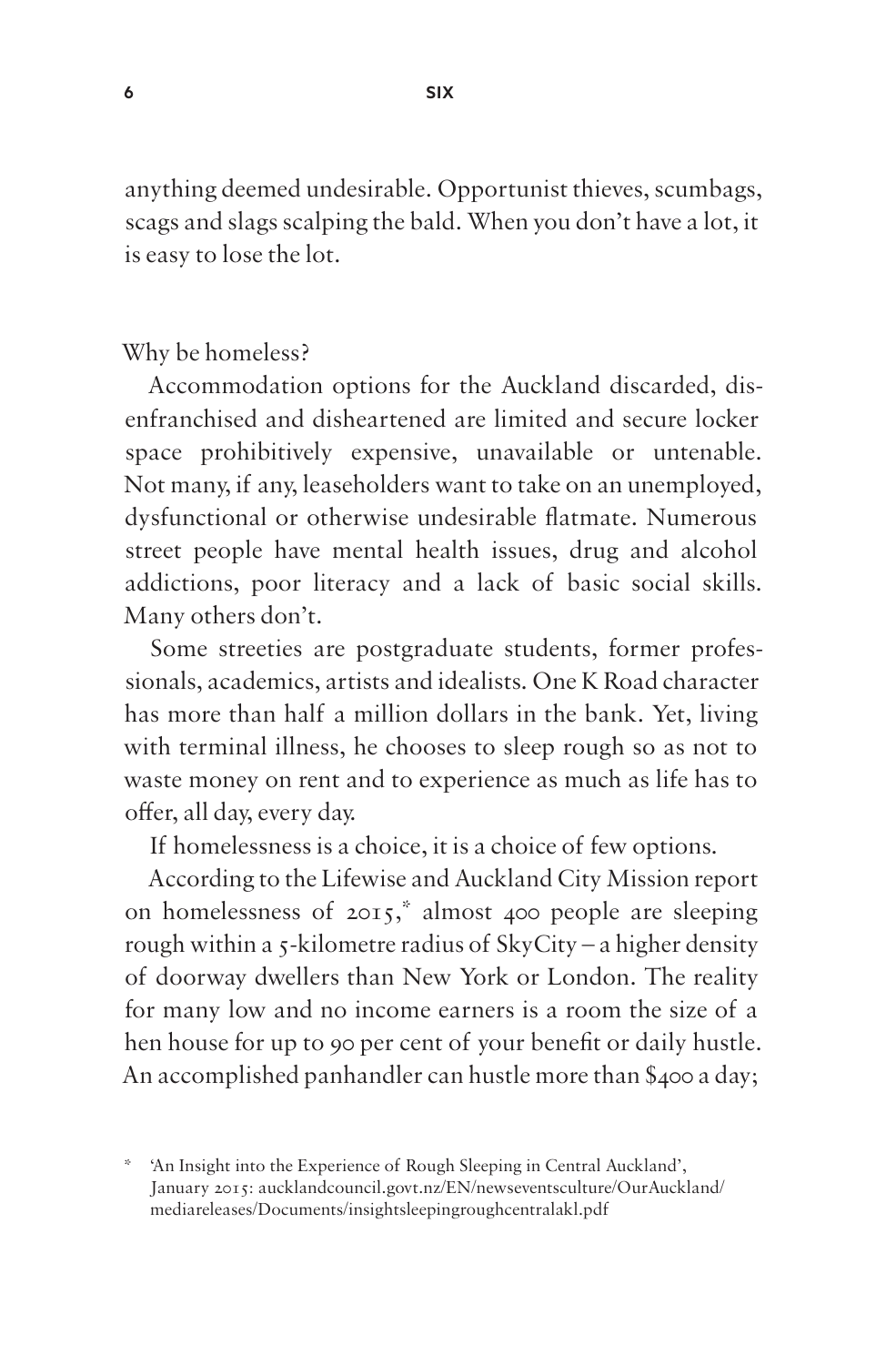# **Ashleigh Young Anemone**

On a long-haul flight, time stretches, warps, balloons. As we fly across time zones, in and out of days and nights, time becomes a tangible substance that we move through, like dense fog, or like water. It seems to exist only in the space outside the plane. Inside the plane there is no real time, and there is no real sleep and no real waking. The air conditioning circulates the same brittle air. People communicate in nudges and murmurs. We try to sleep, lopsided in our seats, like crushed cans. It's a strange static dimension – at first enjoyable, because there's nothing to do but read, eat, drink, sit, and it feels like a little holiday, but soon those actions begin to wear and we long to walk into another room and talk to somebody or open a door and walk outside. On this flight, between Auckland and Los Angeles before flying on to London, I was sitting next to two young rugby players in their uniforms, and I was reading Alan Lightman's book *The Accidental Universe*. It's a collection of essays in which – very broadly – Lightman, a physicist, explores discoveries about the universe from a philosophical and emotional perspective as well as a scientific one. It's a book I've read before, but I was reading it differently this time, paying closer attention, hoping that my semi-wakefulness might lower my defences and help me notice more. Lightman is an unusual physicist in that he's

First published on Ashleigh's blog Eyelash Roaming, 3 June 2015: eyelashroaming.com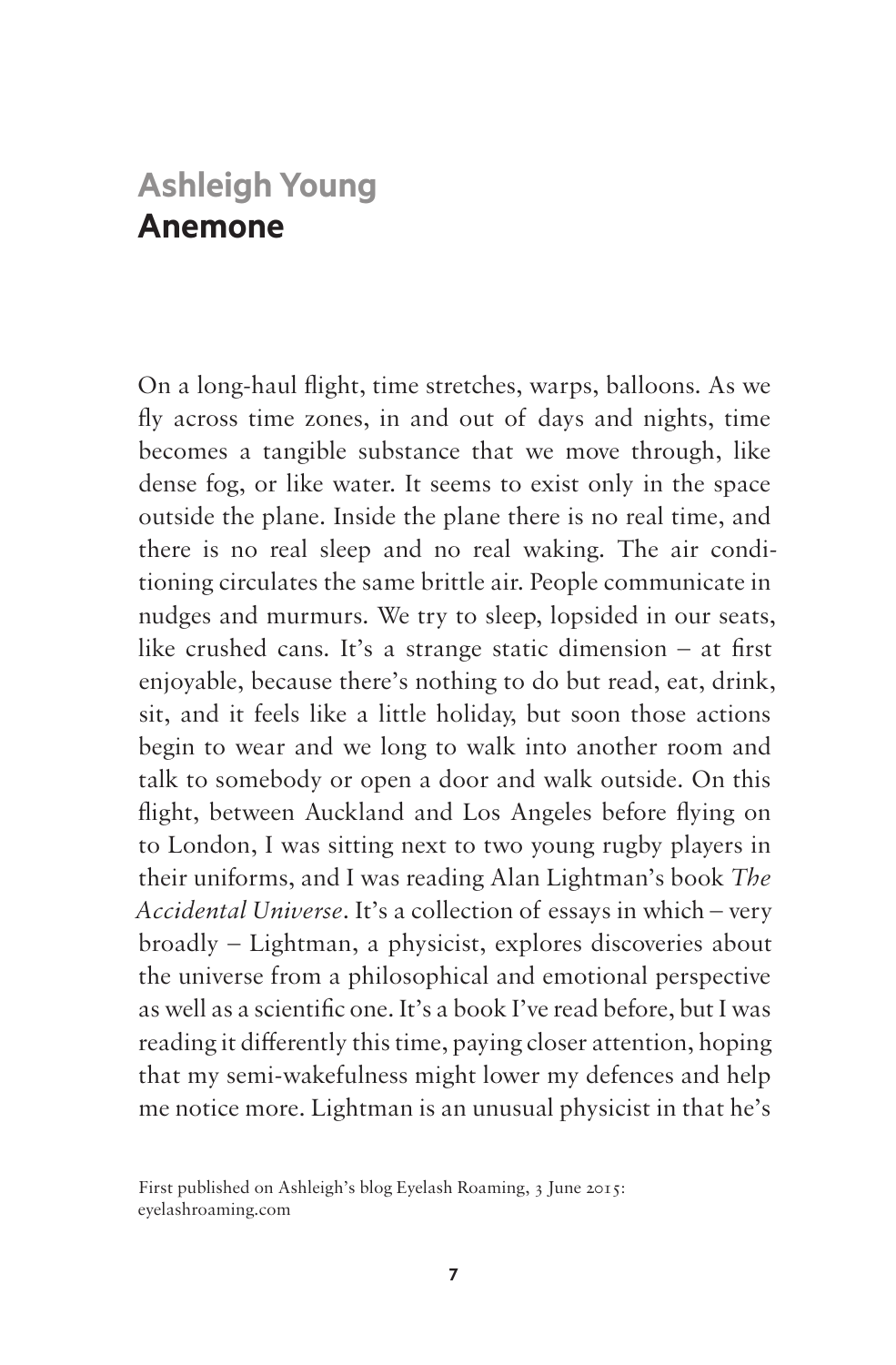#### **8 ASHLEIGH YOUNG**

intensely interested in religion – particularly Buddhism – and literature and art, and in how these things widen a scientific perspective, and vice versa. He has that kind of restless, search-beaming mind that, as you follow it, seems to open up possibilities for understanding the universe, and the tiny accidental blip of human life within it, even as he arrives at more questions rather than answers. Reading this book reminds me of my first memories of flying in a plane, with my parents and my brothers JP and Neil – looking out the window and down at the town below, seeing the cars on the tiny roads, the rivers, the sheep. I was thrilled and haunted by how small all our busy-ness had become.

On my flight I read one of the essays, 'The Temporary Universe', a number of times. There was something in it I wanted to grasp but couldn't. It opens with Lightman describing his daughter's wedding, and his feeling that it's a sort of tragedy – he wishes that she could have stayed the same, that he could have his younger daughter back, as she was at ten or twenty. (She's only thirty in this essay, but, all right, fair enough, Lightman.) He has this irrational wish, he explains, for permanence, despite his scientific understanding that everything around us – the universe, the earth, our own bodies – is relentlessly shifting and evaporating. Nature shows us that time is constantly wearing away at what we know in this moment, and that to hope for lasting stability is futile. But in a profound contradiction, people still cling: to knackered old shoes, to photographs, to products that might make us look more like our younger selves, to a house perched on a clifftop that's falling into the sea. This clinging is ridiculous in the face of the second law of thermodynamics – otherwise known as the arrow of time – and yet many of us can't relinquish a desire for the people and the things that we love to never change and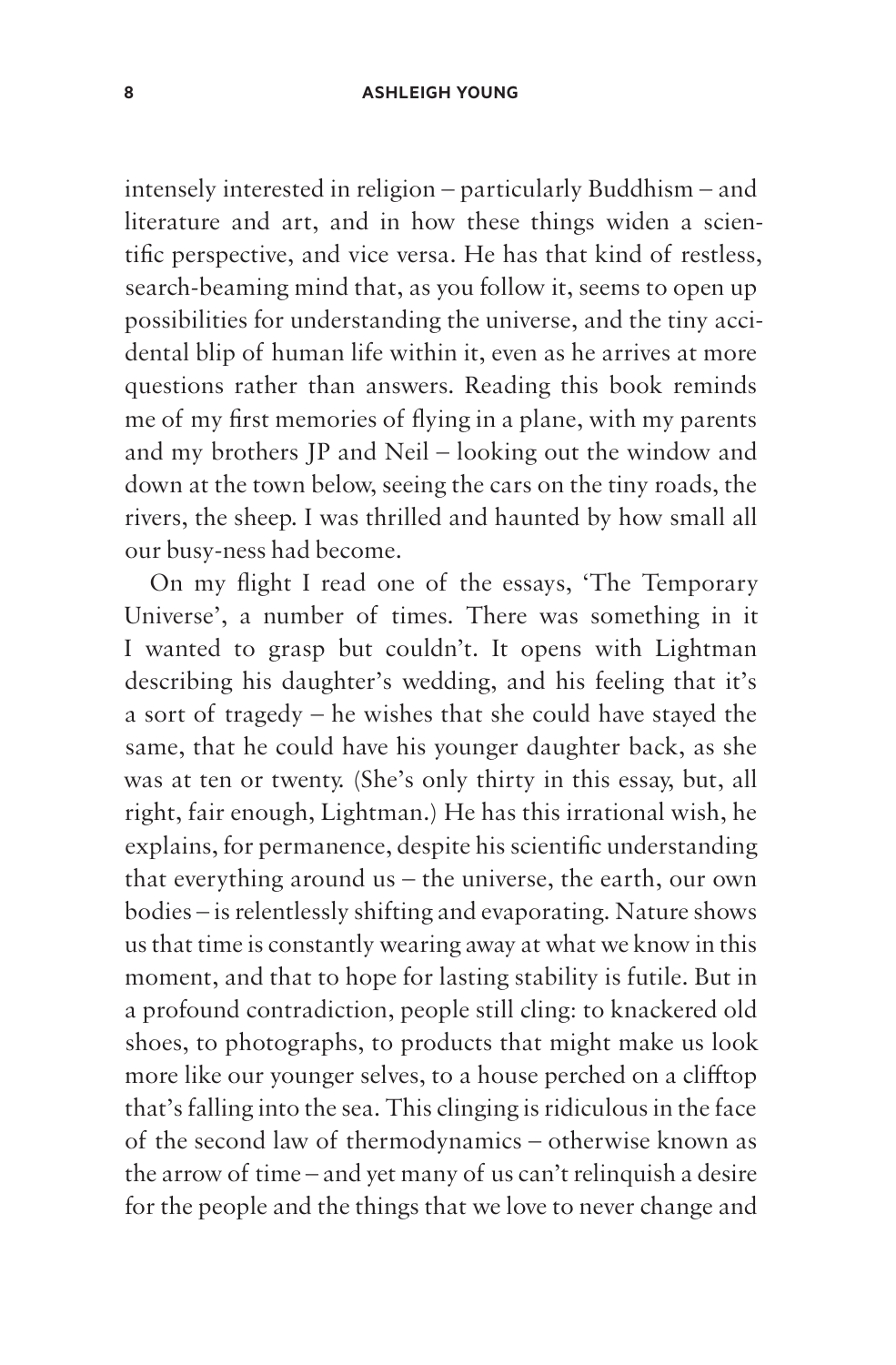# **Ali Ikram On the Hoof: The Redundancy Diaries\***

### *27 June 2015*

For the third time in my illustrious career I find myself unemployed.

Do not fear for me, reader: of all the echelons of New Zealand broadcasting, the one in which you are paid not to do it is by far the most esteemed.

So here I sit on the couch, eating the Honey Puffs of oblivion, and watching the glittering world of which I was recently a denizen passing by without me. If you can handle the twinge of shame that accompanies your three-year-old bounding into kindy and announcing in a voice that could signal ships in foggy weather, 'Daddy doesn't have a job any more, *Campbell Live* finished!' the rest of the day is yours.

Strange superstitions always accompany these uncertain times. To foster them, I recently purchased with my redundancy money a small telescope  $-$  I planned to survey the night sky. The rising of the Pleiades in the northwest has been taken since ancient times as a portent of new life and amazing happenings. So it was when I awoke the next day to Prime Minister John Key announcing to the nation the impregnation of TVNZ's *Breakfast* host Alison Pugh. My heart danced, but it did so within the body of only a bystander to this moment of great history, like an ox at the Nativity.

First published as columns in the Dominion Post between 27 June 2015 and 20 February 2016: stuff.co.nz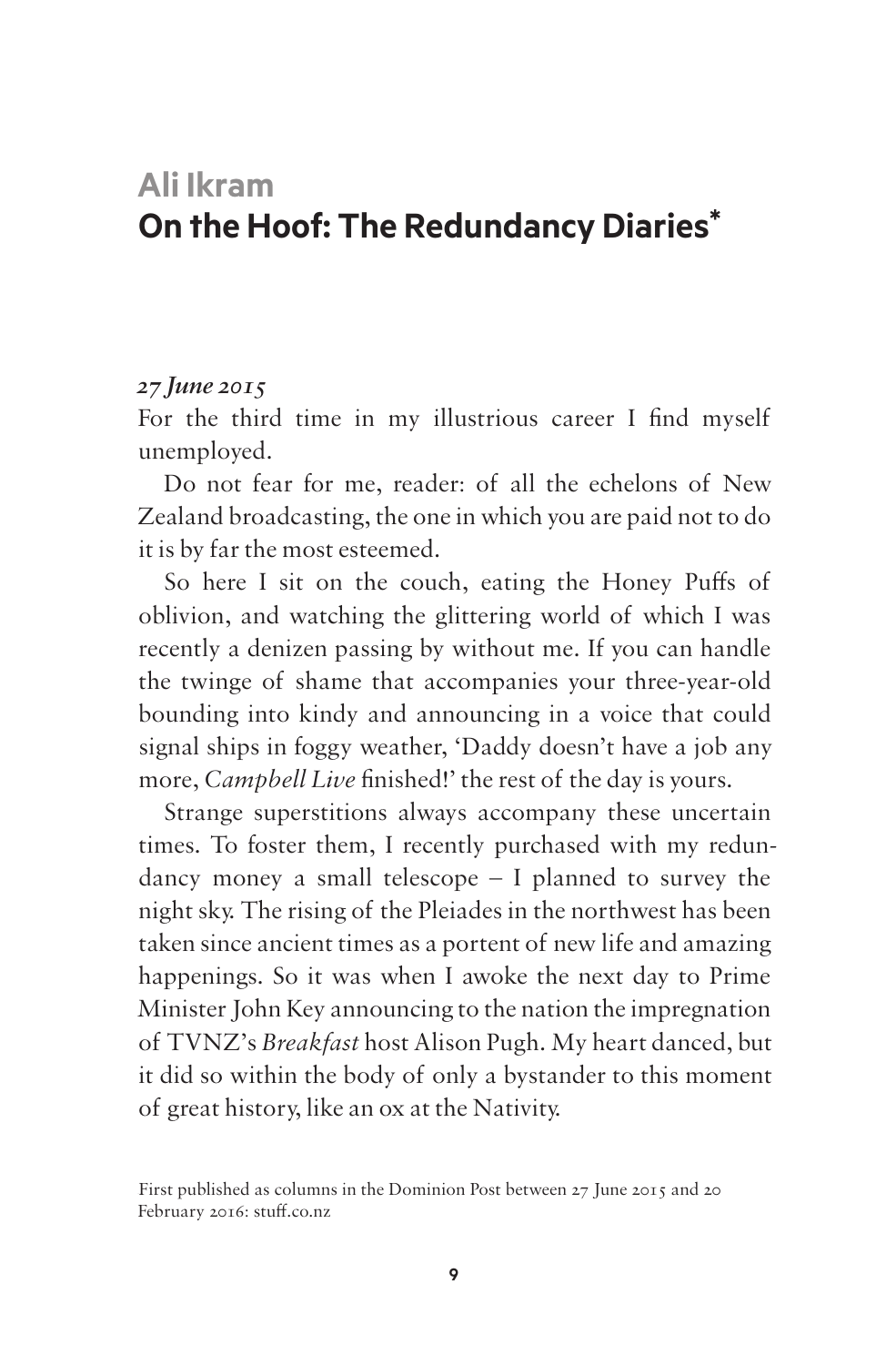### **10 ALI IKRAM**

The day worsened when again I found myself a mere spectator – this time to the betrothal of TVNZ presenter Nadine Chalmers-Ross. The feeling of being an extra in one's own life is crushing. I now sympathised with the charioteer in *Ben Hur* who was so let down by his role in the classic film that he couldn't be arsed taking his watch off for the climactic scene.

But this is what life is like when you don't have a proper job. My career began with a long period of joblessness during the Asian Economic Crisis. It was horrible each time a journalism school classmate got a job. After offering them warm congratulations, I took to my bed and wept.

The second time 'between jobs' was lovely, perhaps because I spent a chunk of it in Italy with my wife's family. Mornings began with Uncle Gelindo, riding around the Parco delle Groane where Mussolini used to shoot pheasant. Gelindo didn't speak English and I had no Italian, but his habit of drinking prosecco at sunrise transcended these differences.

In Milan, there is a place called the Galleria Vittorio Emanuele II, one of the world's oldest shopping arcades. The whole thing is ornate and rather grand, but the man who designed it, architect Giuseppe Mengoni, never got to see his creation finished. He fell from the roof the night before the building was officially opened.

His terrible luck led to the tradition of 'spinning on the bull'. To avoid being similarly cursed, wayfarers place their heels on the testicles of a bull mosaic on the floor of the arcade, turning three times while making a wish. After thousands of people doing this for more than 140 years, the poor creature's nether regions are quite the worse for wear.

For me, turning on the bull led to seven and a half years of wonderful luck. The spell may have broken now. But what more could anyone have asked for?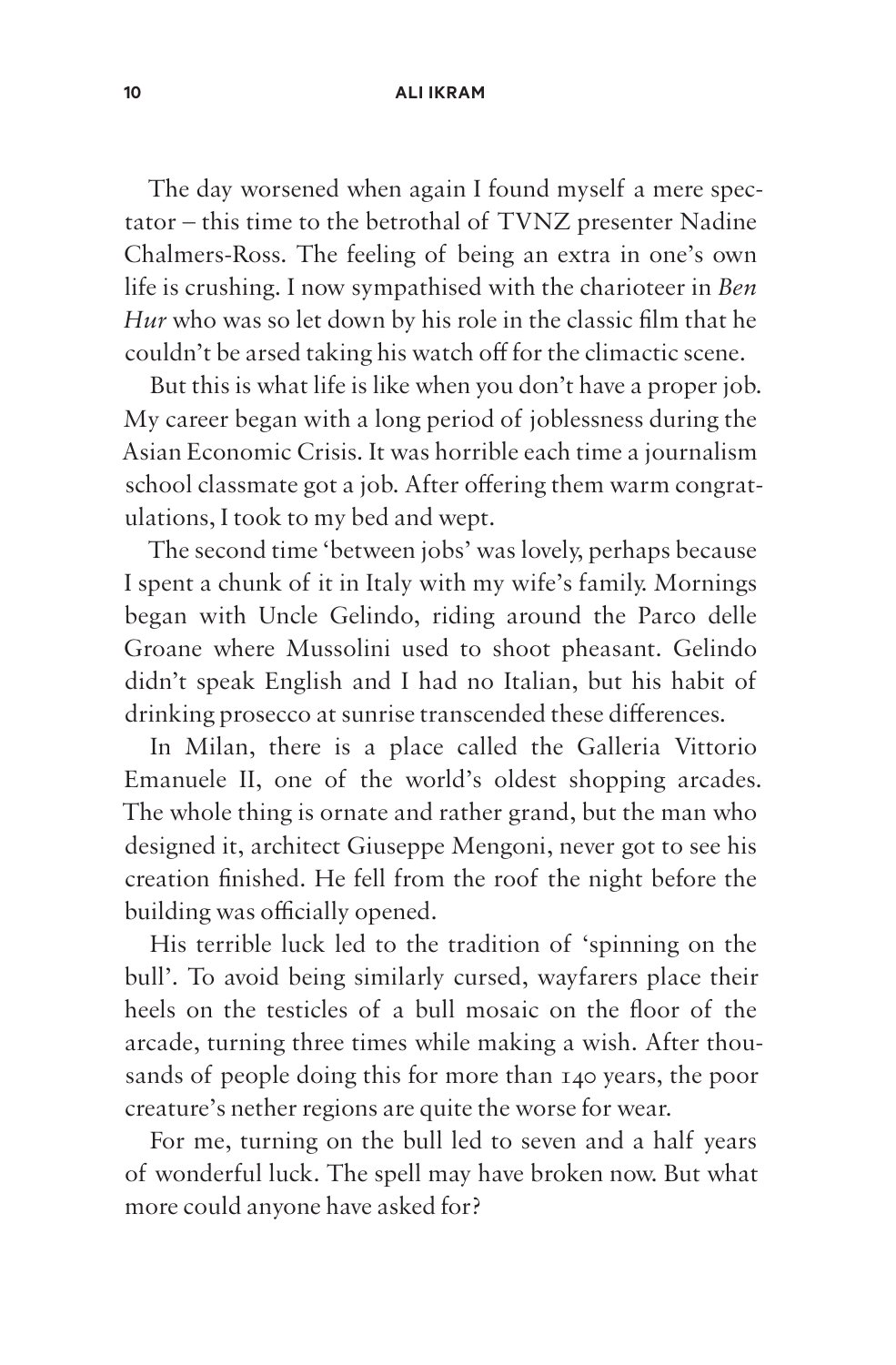### **ON THE HOOF 11**

### *1 August 2015*

'You're Ali from *Campbell Live*, aren't you?' asked the naked man, his penis swinging in its thick, dark pubic nest. His name was Matthew and he revealed himself as something of a fan.

'I used to be,' I replied, continuing to stuff tiny children's shoes into a backpack in the swimming pool changing room. I hoped that on turning around I might discover he'd put some clothes on, so I could better enjoy his hearty acclaim. No luck, sadly: his appendage bobbed at the edge of my peripheral vision, a silent party in the conversation, cylindrical and chilling, like the nuclear deterrent.

Often when a complete stranger meets 'someone on TV', the normal laws of social interaction are abandoned. A woman at the mall once hit me with her shopping by way of greeting. But when one is no longer actually on the box, a future opens up like a bottomless chasm: fame's downsides with none of the perks.

A few months ago I was a celebrity. I have deduced this because a few months ago I played in a celebrity cricket match at Hawke's Bay's Clifton Cricket Club. The ground is heaven for lovers of the game – one local farmer's 'field of dreams' at the end of a dusty road where the gentle hills part. Chris Harris, Marc Ellis and legendary Australian quick Jeff Thomson were my teammates, and children – some of whom may have even known who I was – formed an orderly queue for our autographs.

But only a short time later the fates decreed that I should find myself a jobless suburban father at a Brownie camp, sitting on the porch of one of the cabins sewing together a small stuffed monster that my daughter had christened 'Mr Fartable'. Men have come a long way since the caves: they bake cookies, arrange flowers and rock babies to their rest. Even so, within us all lurks a Neanderthal who may rear his head in the middle